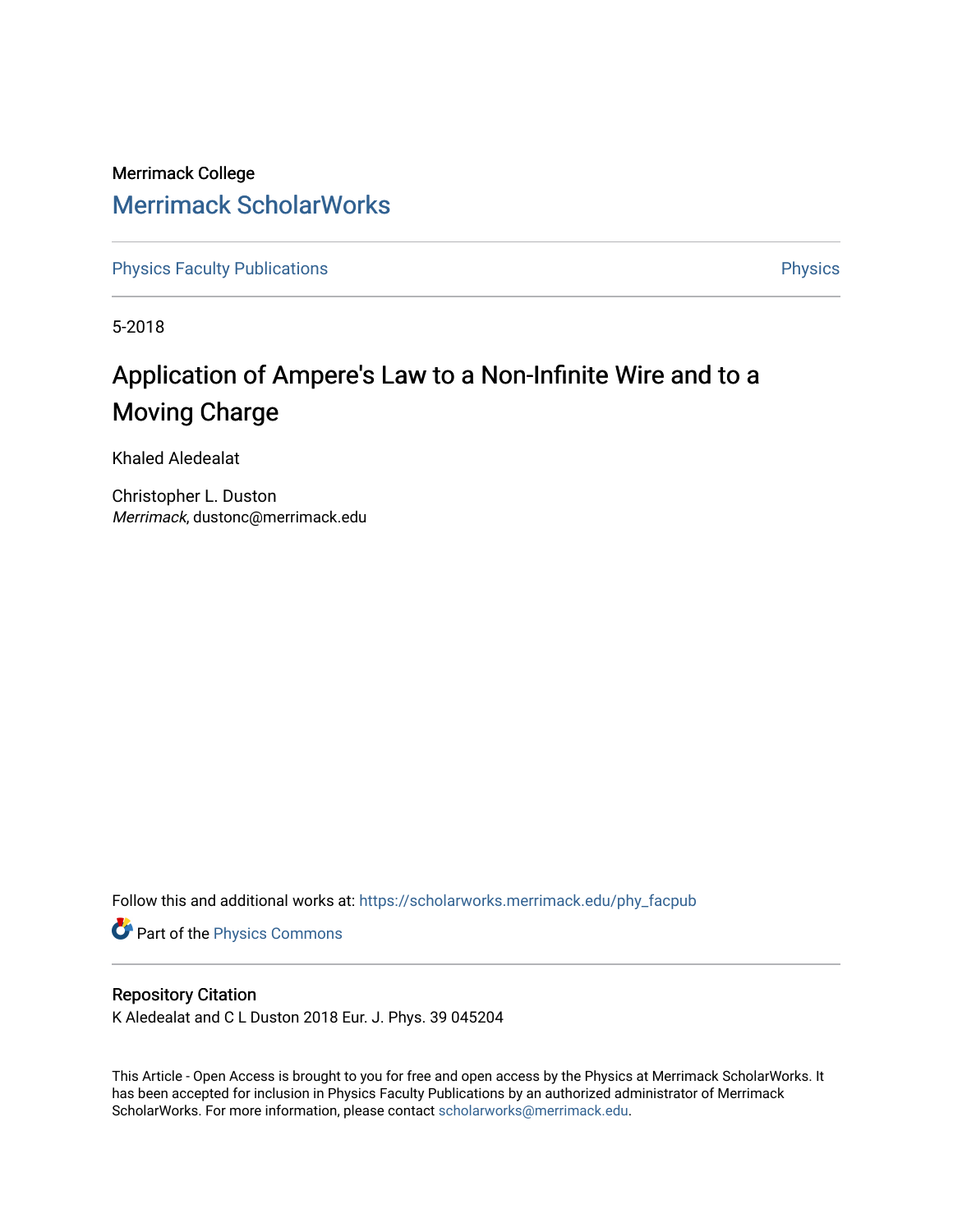Eur. J. Phys. 39 (2018) 045204 (8pp) https://doi.org/10.1088/[1361-6404](https://doi.org/10.1088/1361-6404/aabda9)/aabda9

## Application of Ampere's law to a non-infinite wire and to a moving charge

### K Aledealat<sup>[1](https://orcid.org/0000-0001-6272-6841)</sup> and C L Duston<sup>[2](https://orcid.org/0000-0003-4156-4825)</sup>

<sup>1</sup> Physics Department, Jordan University of Science and Technology, Irbid, Jordan <sup>2</sup> Physics Department, Merrimack College, North Andover, MA 01845, United States of America

E-mail: [kmaledealat@just.edu.jo](mailto:kmaledealat@just.edu.jo)

Received 7 February 2018, revised 3 April 2018 Accepted for publication 12 April 2018 Published 17 May 2018



#### **Abstract**

In this work we demonstrate how to apply Ampere's law to a non-infinite wire that is a part of a complete circuit with a steady current. We show that this can be done by considering the magnetic field from the whole circuit, without having to directly introduce the displacement current. This example can be used to isolate and clarify students' confusion about the application of Ampere's law to a short wire. The second part of this work focuses on the application of Ampere's law to a non-relativistic moving charge. It exposes the students to the Dirac delta function in a physical example and guides them to finding the magnetic field of a moving charge in a reasonable way.

Keywords: Ampere's law, short wire, non-relativistic moving charge, displacement current

(Some figures may appear in colour only in the online journal)

#### Introduction

Ampere's law is one of the fundamental topics for teaching magnetism at graduate and undergraduate levels. Almost all textbooks present the same kind of examples such as infinite straight wire, infinite plane, long solenoid, and toroid. Ideally, this topic is covered after the Biot–Savart law and before displacement current. One example in particular that raises a challenge for many students is the application of Ampere's law to a short wire. The same symmetry exists for long and short wires, so students often do not understand why their answer does not match that from the Biot–Savart law. The literature presents this issue in several different ways. It has been suggested that the solution is linguistic, and a more careful statement of Ampere's law would involve emphasising that the current must be the one that passes through all open surfaces bounded by the Amperian loop [[1](#page-8-0)]. Other works use the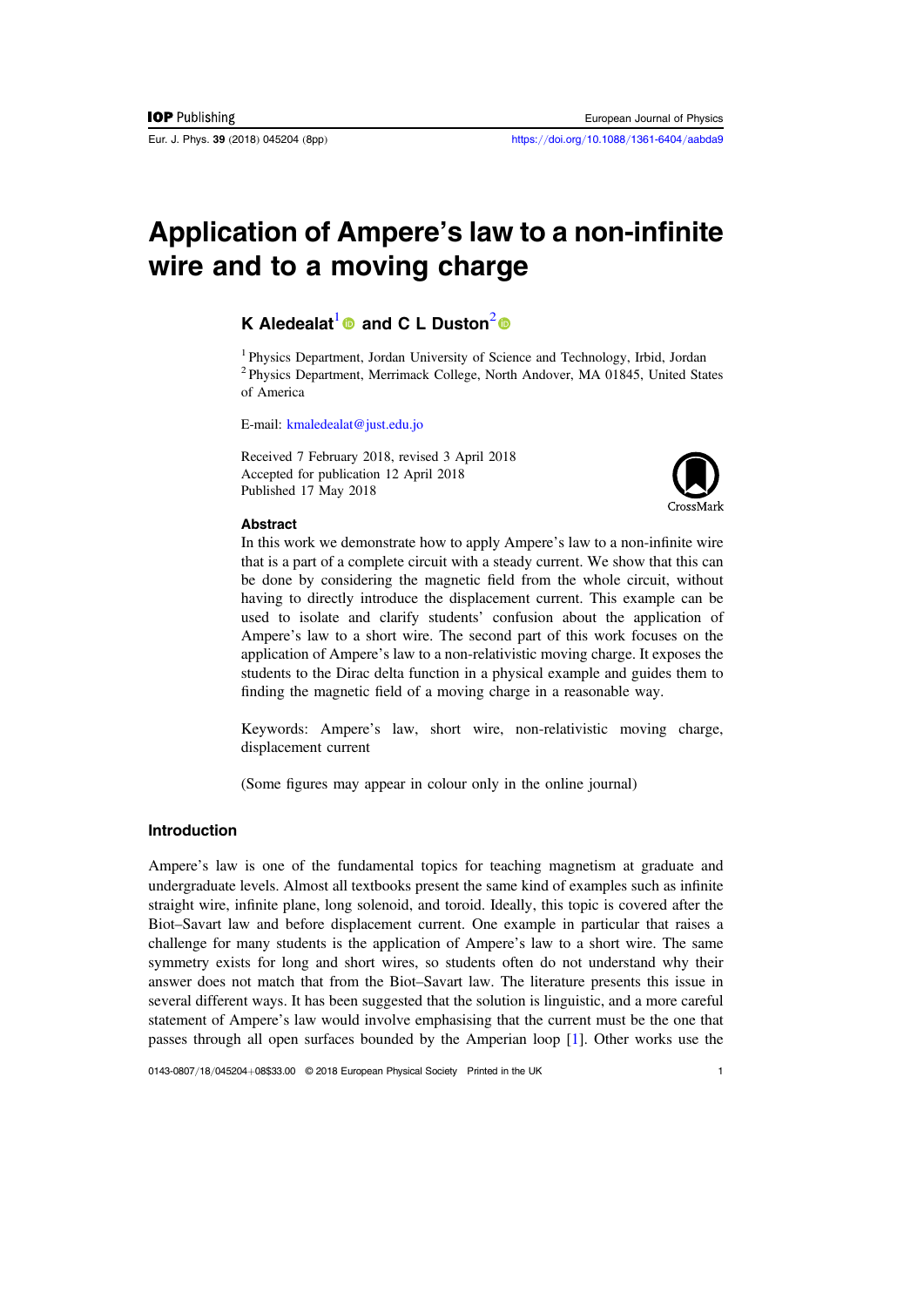<span id="page-2-0"></span>displacement current argument in order to apply Ampere's law properly by assuming that the wire is bridging two opposite charge sources  $[1-6]$  $[1-6]$  $[1-6]$  $[1-6]$  $[1-6]$ . The issue with this approach is that students at this point are not familiar with the concept of displacement current and the whole argument shifts their attention to a new concept instead of enhancing their understanding of the original one. Another approach tries to tackle this problem by assuming that at both ends of the wire there are numerous infinite wire branches spherically distributed in order to feed the current to the short wire [[3](#page-8-0)]. Even though the mathematical details of this approach are straightforward, the configuration of the circuit is impractical and hard to digest for the students. Here, however, we will present the most straightforward case to the students by applying Ampere's law to a non-infinite wire that is a part of a regular circuit with steady current. We will show them that Ampere's law holds true when the total magnetic field from all current elements is considered, and this will be done using topics which they should already be familiar with, namely the superposition principle, Biot–Savart law, and the details of Ampere's law itself.

The second part of this work focuses on applying Ampere's law to a non-relativistic moving charge. The whole idea is an interesting challenge for the students that will enrich their learning experience and strengthen their understanding of the relationship between the electric and magnetic fields. We found only one previous work in the literature that deals with this problem without treating the single charge as a continuous current [[7](#page-8-0)]. Such current is best modelled with a Dirac delta function, and this presents an excellent learning opportunity on how to handle this function in a meaningful physical example. Physics students in the undergraduate level generally study Dirac delta function only in an abstract manner and it is hardly used in any physical example. In contrast, it is a critical tool in higher-level discussions of many topics, from electromagnetism to quantum field theory. Finally, this idea could serve as a good example for implementing Ampere's law in an electrodynamic problem where all the equations can be solved analytically. This approach also can be used to present the magnetic field of a moving charge in a reasonable way in the context of the displacement current.

#### Application of Ampere's law to a non-infinite wire

It can be easily shown using the Biot–Savart law that the magnetic field due to a short straight wire as shown in figure [1](#page-3-0) can be given by [[8](#page-8-0)]

$$
\mathbf{B} = \frac{\mu_0 I}{4\pi \rho} (\sin \theta_2 - \sin \theta_1) \hat{\phi}, \tag{1.1}
$$

where  $\rho$  is the distance from the *z*-axis and  $\hat{\phi}$  is the unit vector for the azimuthal angle as defined in cylindrical coordinate system. Note that  $\theta_1$  as shown in the figure is considered negative and  $\theta_2$  positive.

Confusion for the students starts when they try to apply Ampere's law to a short wire, something which should be permitted from symmetry considerations. The azimuthal symmetry permits them to pull  $\bm{B}$  outside the integral and therefore the resulting field has to be the same as the field of an infinite straight wire, which is

$$
\mathbf{B} = \frac{\mu_0 I}{2\pi \rho} \hat{\phi}.\tag{1.2}
$$

This answer clearly contradicts the result from the Biot–Savart law in equation (1.1). The hidden fact for many students is that the magnetic field in Ampere's law is the total magnetic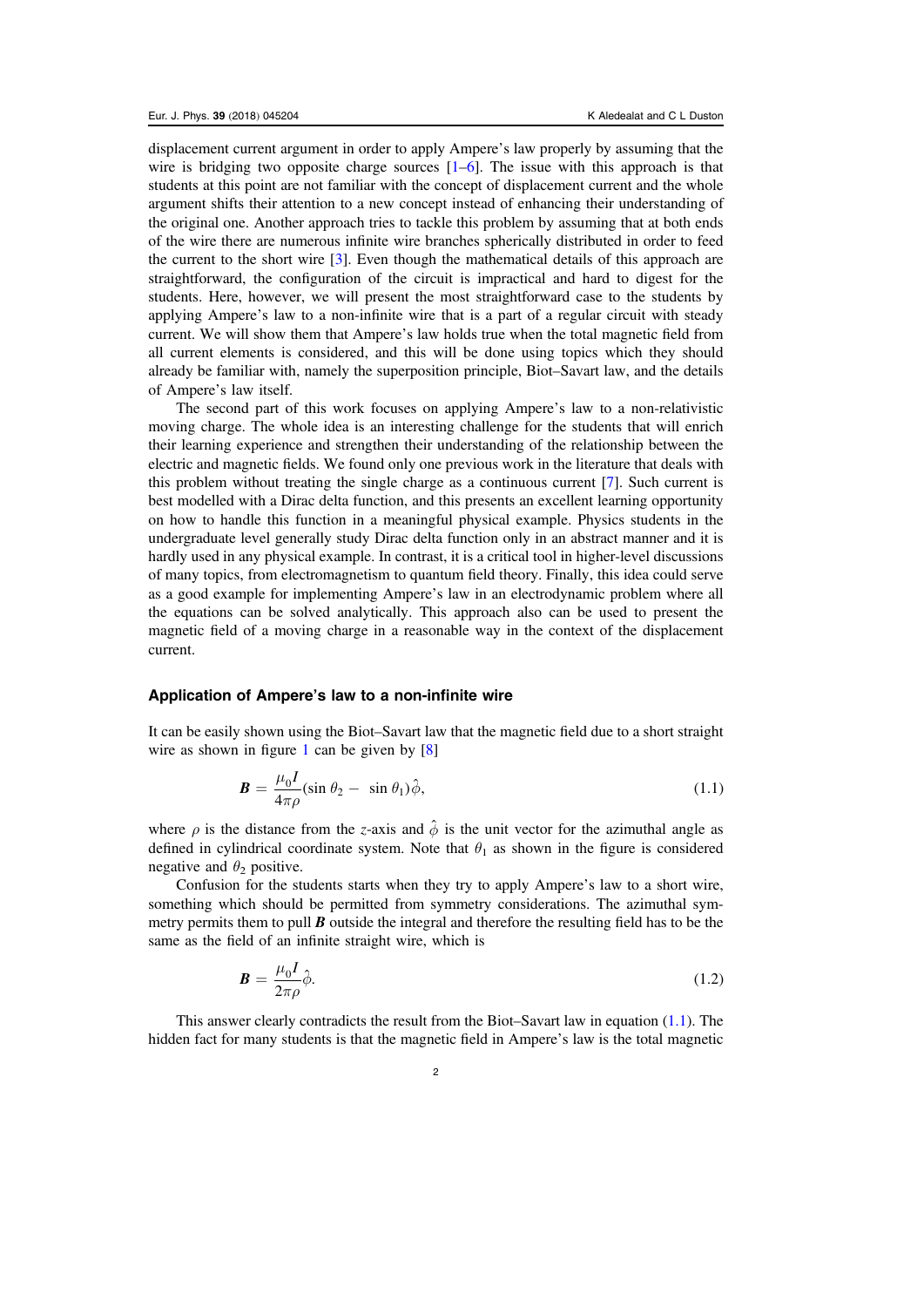<span id="page-3-0"></span>

**Figure 1.** Finite straight wire carrying a current I. The angles  $\theta_1$  and  $\theta_2$  are used for calculating the magnetic field.

field due to a closed circuit and a closed circuit is needed in order to fulfil the condition of continuity. On the other hand, the Biot–Savart law gives the field just due to the chosen portion in the integration limits. Mathematically, the error here is that the answer must be independent of the choice of Amperian surface, a condition of the application of Stokes' theorem which is often presented as the theoretical origin of the displacement current. However, one can avoid this longer discussion by considering the field due to several elements of a continuous circuit. Then no matter what surface is chosen, the current is the same as that which passes through the disk perpendicular to the wire. In fact, this approach can be applied generally to the case of more circuit elements as well, as long as the continuity equation is satisfied.

For the case of a short wire, we have two possible scenarios to complete the circuit. In the first one, the current begins at one end and vanishes at the other. This is imaginable if we assume that the wire is connected to two small conductors with two opposite charges. In this case the charge density is not constant and the problem is not magneto-static anymore. To proceed in this direction, we have to include Maxwell's correction to Ampere's law; this has been discussed extensively [[1](#page-8-0)–[6](#page-8-0)]. Even though this method shows students the correct way to apply Ampere's law, it requires previous knowledge about displacement current, which may not be covered at that point or may not be covered at all, particularly in the general physics courses.

Therefore we move to the other possibility where the wire is just a part of a larger circuit that has a steady current. For example, it can be a part of a square loop. In this case, the field due to all four sides must be included in Ampere's law. Thus, the azimuthal symmetry is broken and we have to integrate the magnetic field around the Amperian loop. The integrations are long but doable; however, we will pick an easier circuit configuration that serves the same goal and reduces the mathematical details. Figure [2](#page-4-0) shows the circuit that we will use to study Ampere's law. It consists of two long (semi-infinite) straight wires that are joined at the origin. The rest of the circuit is far away, and the wires are joined at infinity. This circuit can be imagined as a large square loop and we are interested in finding the field close to one of its corners. Now, our task is to show that an application of Ampere's law holds true as long as we include the magnetic field due to both segments of the wire.

If we draw the Amperian loop around the z-axis, as shown in figure [2,](#page-4-0) then the field due to the segment parallel to the z-axis  $(B_1)$  can be pulled out of the integration. Note that  $B_1$  is the field that we are interested in finding using Ampere's law. On the other hand, the field due to the other segment of the wire parallel to the x-axis  $(B_2)$  cannot be pulled out of the integration and has to be integrated over the Amperian loop. Thus we can rearrange Ampere's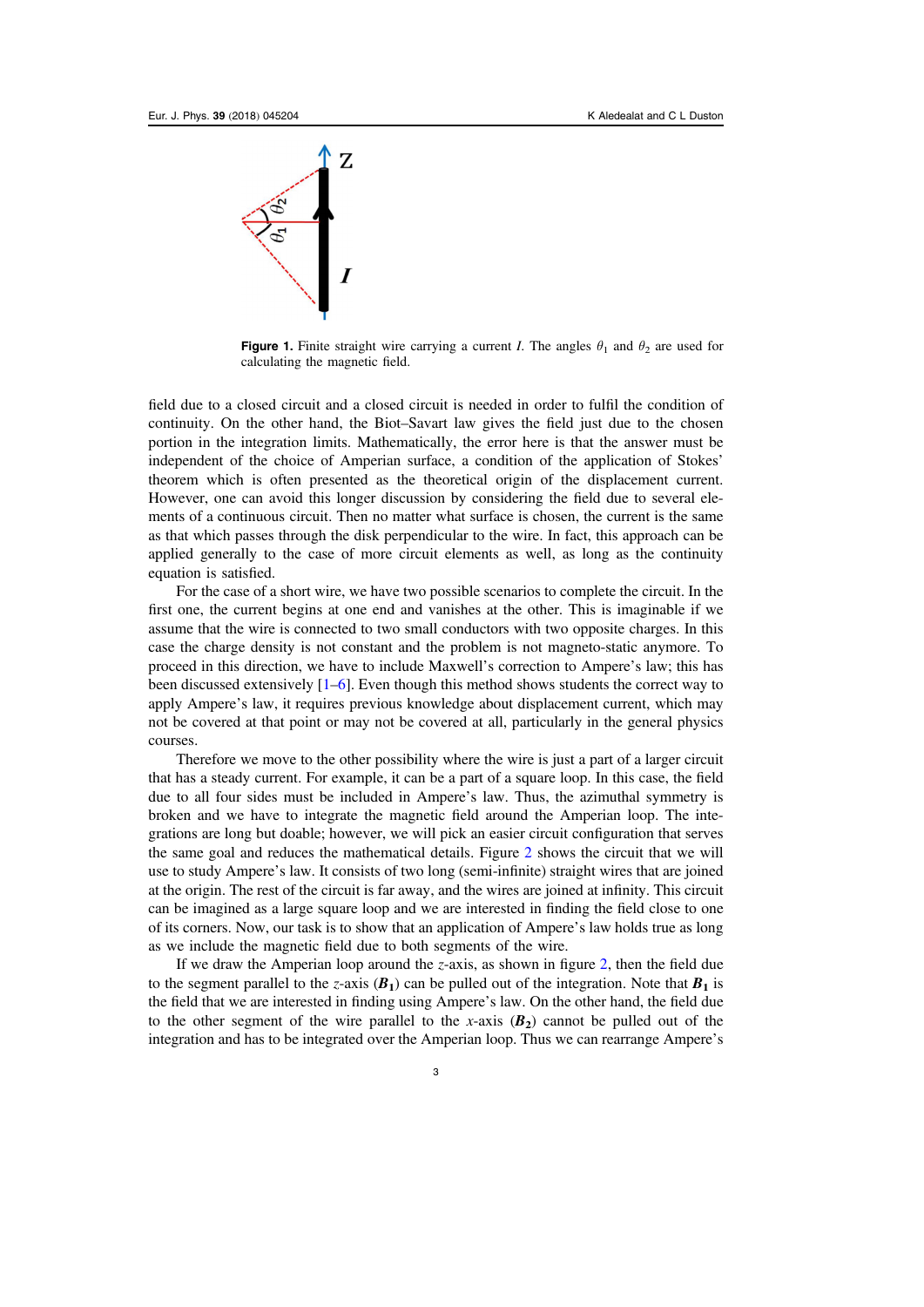<span id="page-4-0"></span>

**Figure 2.** Two semi-infinite wires along the x-axis and the z-axis joined at the origin carrying a current I. The red circle is the Amperian loop used for calculating the magnetic field.

law as follows:

$$
\oint \mathbf{B}.\mathrm{ds} = \oint \mathbf{B}_1.\mathrm{ds} + \oint \mathbf{B}_2.\mathrm{ds} = \mu_0 I_{\text{enc}}
$$
\n
$$
B_1 = \frac{\mu_0 I_{\text{enc}}}{2\pi \rho} - \frac{\oint \mathbf{B}_2.\mathrm{ds}}{2\pi \rho}.
$$
\n(1.3)

The second term on the right serves as the correction factor for the field of interest. It should be emphasised that the only principle at work here is superposition,  $\mathbf{B} = \mathbf{B}_1 + \mathbf{B}_2$ , a concept with which the students should already have full familiarity.

 $B<sub>2</sub>$  at the Amperian loop can be obtained using the Biot–Savart law as follows:

$$
B_2 = \frac{\mu_0 I}{4\pi} \int \frac{\mathrm{d}l \times (\mathbf{r} - \mathbf{r}')}{|\mathbf{r} - \mathbf{r}'|^3},\tag{1.4}
$$

where  $r'$  is the position of the current source and  $r$  a position on the Amperian loop. Substituting  $d\mathbf{l} = dx' \mathbf{i}$ ,  $\mathbf{r} = \rho \hat{\rho} + z \mathbf{k}$ ,  $\mathbf{r}' = x' \mathbf{i}$  and using  $\hat{\rho} = \cos(\phi) \mathbf{i} + \sin(\phi) \mathbf{j}$  where i, j and  $k$  are the unit vectors in the Cartesian coordinate system, we get after some simplifications:

$$
\mathbf{B}_2 = \frac{\mu_0 I}{4\pi} \int_{+\infty}^0 \mathrm{d}x' \frac{\rho \sin(\phi) \mathbf{k} - \mathbf{j}}{[(\rho \cos(\phi) - x')^2 + (\rho \sin(\phi))^2 + z^2]^\frac{3}{2}}
$$
  
=  $\frac{\mu_0 I}{4\pi} \frac{-\sqrt{\rho^2 + z^2} - \rho \cos(\phi)}{\sqrt{\rho^2 + z^2} [(\rho \sin(\phi))^2 + z^2]} (\rho \sin(\phi) \mathbf{k} - \mathbf{j}).$  (1.5)

This integration was done by the substitution  $u = \rho \cos(\phi) - x'$ . We can study the validity of this expression by considering some limit cases. For instance, at  $\phi = 0$  and  $z > 0$ , the field points in the  $+j$  direction, and when  $z < 0$  it points in the  $-j$  direction. This agrees with the right-hand rule when the thumb is directed along the current  $(-i)$ , then the fingers indicate the direction of the field. Furthermore, at  $\phi = 0$  and  $\rho \neq 0$ , when  $z \rightarrow 0$  the field goes to infinity, which is expected since the field point is directly on the current. However, at  $\phi = \pi$  and  $\rho \neq 0$ , when  $z \rightarrow 0$  the field goes to zero since the position vector of the field point is parallel to the direction of the current, right on the negative  $x$ -axis. Finally, when  $z \rightarrow \infty$ , the field goes to zero since the field point is far away from the current.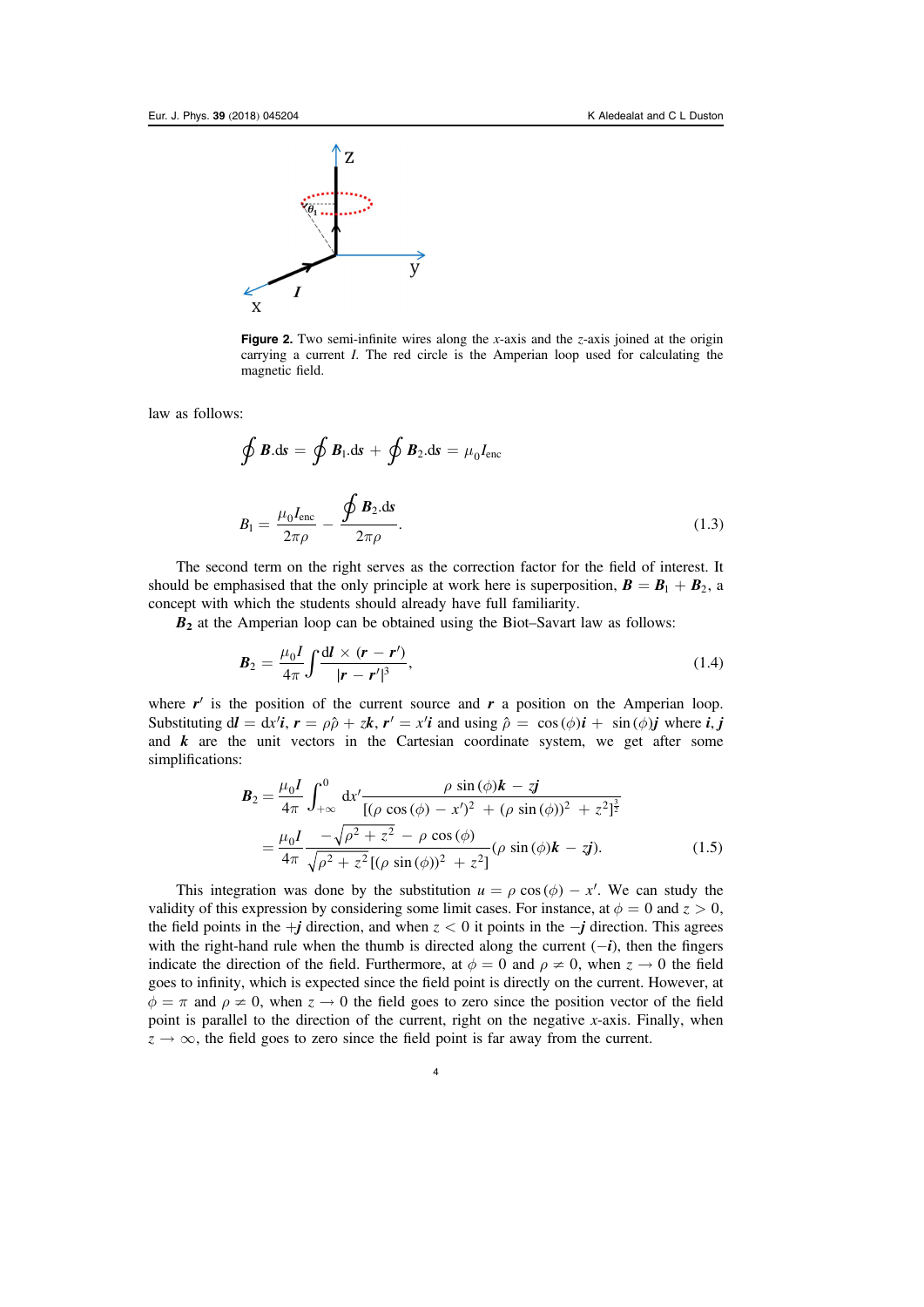<span id="page-5-0"></span>Now this field can be integrated over the Amperian loop using  $ds = \rho d\phi \hat{\phi}$  as follows:

$$
\oint \mathbf{B}_2 \cdot d\mathbf{s} = \frac{\mu_0 I}{4\pi} (-z) \oint \frac{[-\sqrt{\rho^2 + z^2} - \rho \cos(\phi)] \rho \cos(\phi) d\phi}{\sqrt{\rho^2 + z^2} [(\rho \sin(\phi))^2 + z^2]} \n= \frac{\mu_0 I}{2} \left( 1 - \frac{z}{\sqrt{\rho^2 + z^2}} \right).
$$
\n(1.6)

This integration may not be straightforward for many students and it can be done by the help of integral tables or computation programs such as Mathematica. Note that when  $z \gg \rho$ the contribution of this term can be ignored. Moreover, to match equation  $(1.1)$  $(1.1)$  $(1.1)$  we can consider  $\theta_1$  (shown in figure [2](#page-4-0)) to be negative and given by

$$
\sin \theta_1 = \frac{-z}{\sqrt{\rho^2 + z^2}}.\tag{1.7}
$$

Finally substituting the results from the equations  $(1.6)$  and  $(1.7)$  into equation  $(1.3)$  $(1.3)$  $(1.3)$ , we get

$$
B_1 = \frac{\mu_0 I}{2\pi \rho} - \frac{\mu_0 I}{4\pi \rho} (1 + \sin \theta_1) = \frac{\mu_0 I}{4\pi \rho} (1 - \sin \theta_1).
$$
 (1.8)

This is the exact magnetic field that can be obtained using the result of the Biot–Savart law in equation ([1.1](#page-2-0)) when  $\theta_2 = \frac{\pi}{2}$  is substituted. Repeated application of this technique can demonstrate to a student the full result for the magnetic field from a finite wire.

In order to check the validity domain for our model we will assume that our circuit is a square loop that has a side of L. If we consider  $\rho = z = \frac{1}{10}L$ , then the deviation between the answer given by equation  $(1.8)$  and the exact solution given by the Biot–Savart law is only 0.4%. Furthermore it is interesting to check the limit cases for our solution. Again if we consider  $\rho = z$ , then  $\theta_1 = -45^\circ$  and therefore the magnetic field in equation (1.8) depends only on  $\rho$ , thus when  $\rho$  goes to zero the field goes to infinity. On the other hand, although equation ([1.5](#page-4-0)) is only strictly valid for finite  $\rho$  and z, equation (1.8) does give approximately the correct behaviour for  $\rho \to \infty$ .

#### Application of Ampere's law to a moving charge

Consider a positive point charge moving with constant velocity along the z-axis as shown in figure [3.](#page-6-0) We will assume that the speed of the charge is much less than the speed of light in order to avoid any relativistic effects. In this case the current generated by the charge can be expressed using Dirac delta function as follows (for more information about the Dirac delta function please see [[9](#page-8-0)]):

$$
I = \lambda v = q\delta(z - vt)v,
$$
\n(2.1)

where v is the speed of the charge and  $\lambda$  is the linear charge density expressed in terms of Dirac delta function. Note that  $(vt)$  is the location of the charge at any given time.

Since the charge density is a function of time, this problem is not one of magnetostatics anymore and we have to include Maxwell's correction to Ampere's law, which can be expressed in this case as follows: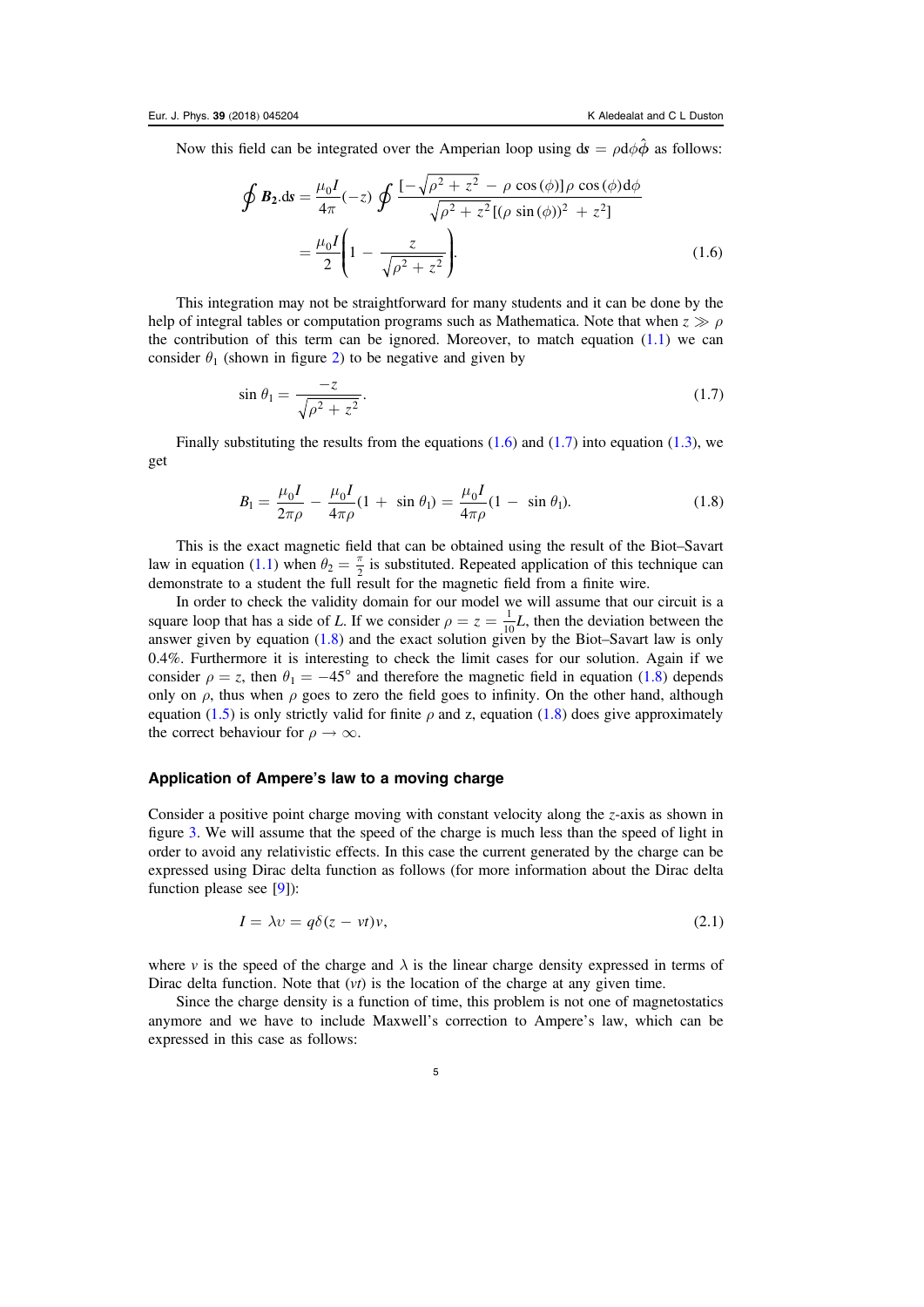<span id="page-6-0"></span>

Figure 3. A point charge moving along the positive  $z$ -axis. The red circle represents the Amperian loop used for calculating the magnetic field.

$$
\oint \boldsymbol{B}.\mathrm{d}\boldsymbol{s} = \mu_0 I_{\text{enc}} + \mu_0 \varepsilon_0 \frac{\partial}{\partial t} \int \boldsymbol{E}.\mathrm{d}\boldsymbol{a}.\tag{2.2}
$$

In this expression, ds is the infinitesimal displacement vector and  $da$  is the infinitesimal area with normal vector  $\hat{n}$ . Based on the symmetry of the problem, the Amperian loop is chosen to be a circle centred at the z-axis with radius  $\rho_0$  as shown in figure 3. Therefore the magnetic field can be taken outside the integration and thus yields

$$
B = \frac{1}{2\pi\rho_0} \Biggl\{ \mu_0 q \delta(z - vt) v + \mu_0 \varepsilon_0 \frac{\partial}{\partial t} \int \mathbf{E} \cdot \mathbf{d} \mathbf{a} \Biggr\}.
$$
 (2.3)

At first glance this equation seems troublesome. The current goes to infinity at  $z = vt$ , i.e. at the location of the charge, and therefore we might expect the same thing for the magnetic field surrounding it. We know for a fact that is not the case and the magnetic field must be finite. The answer is hidden in the second term on the right-hand side. Therefore, our goal here is to go carefully through this term and show how it can produce the right magnetic field and eliminates the delta function divergence in the answer.

The electric field due to a point charge moving at constant velocity much smaller than the speed of light can be given by Coulomb's law as follows [[10](#page-8-0)]:

$$
E = \frac{q}{4\pi\varepsilon_0} \frac{(r - r')}{|r - r'|^3}.
$$
\n(2.4)

As in equation ([1.4](#page-4-0)),  $\boldsymbol{r}$  is the field point and  $\boldsymbol{r}'$  is the source point. Using cylindrical coordinates and substituting  $r' = v$ tk for the position of the charge, we get

$$
E = \frac{q}{4\pi\varepsilon_0} \frac{[\rho \hat{\rho} + (z - vt) \mathbf{k}]}{[\rho^2 + (z - vt)^2]^{3/2}}.
$$
 (2.5)

Now, in order to perform the second integration we have the freedom to choose the shape of the area surrounded by the Amperian loop. Choosing it as a part of a spherical surface centred at the location of the charge will simplify the problem since the current generated by the point charge at the surface is definitely zero [[7](#page-8-0)]. However, this choice obscures what will happen at the moment when the charge penetrates the surface and produces what appears to be an infinite field around it. Therefore, our choice for the shape of the surface is simply the flat area surrounded by the Amperian loop (i.e. disk area) as shown in figure 3. Note that the direction of the normal to the area is chosen to the right along the positive  $z$ -axis.

Integrating the electric field over the area surrounded by the Amperian loop would give, after some simplifications: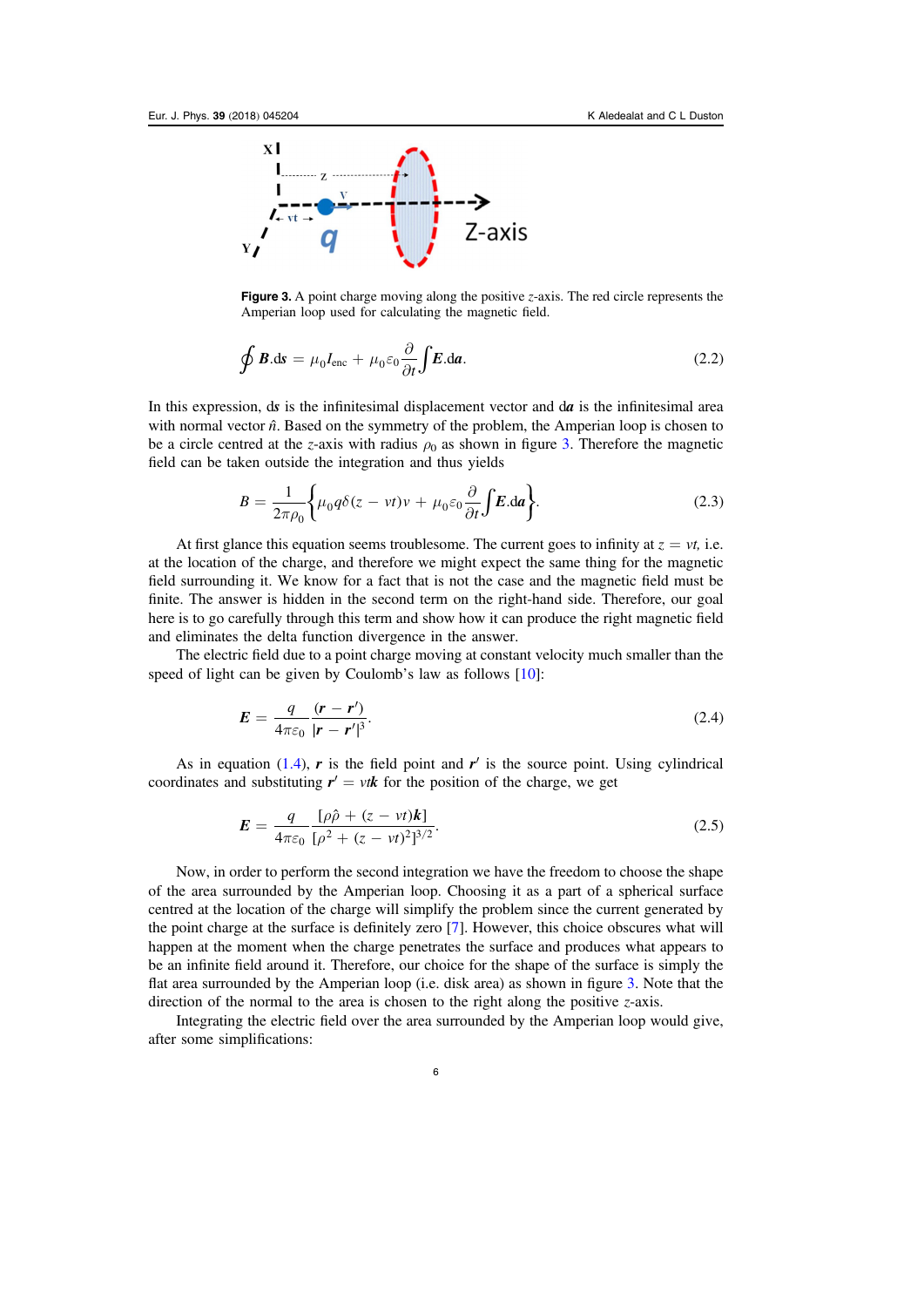

Figure 4. The electric field lines for the charge at the moments (a) before crossing the surface ( $vt < z$ ), and (b) after crossing the surface ( $vt > z$ ).  $\hat{n}$  is the normal to the surface.

$$
\mu_0 \varepsilon_0 \int \mathbf{E} \cdot d\mathbf{a} = \frac{\mu_0 q}{2} \left[ \frac{z - vt}{|z - vt|} - \frac{z - vt}{\sqrt{\rho_0^2 + (z - vt)^2}} \right]
$$

$$
= \frac{\mu_0 q}{2} \left\{ 2H(z - vt) - 1 \right\} - \frac{z - vt}{\sqrt{\rho_0^2 + (z - vt)^2}} \right\},
$$
(2.6)

where  $H(z - vt)$  is the Heaviside step function which gives one for positive argument and zero for negative argument. Note that the first term (within the braces) is the dominant term since the second term is always less than one, therefore when the charge is to the left of the surface ( $vt < z$ ) the total electric flux is positive and when the charge to the right of the surface ( $vt > z$ ) the flux is negative. This is due to the fact that the z-component of the electric field and the normal to the area are parallel when the charge is below the surface and they are antiparallel when the charge is above the surface, as shown in figure 4.

Finally we reach the most important step, i.e. taking the time derivative:

$$
\frac{\partial}{\partial t} \left\{ \mu_0 \varepsilon_0 \int \mathbf{E} \, \mathrm{d}\mathbf{a} \right\} = -\mu_0 q v \delta(z - vt) + \frac{\mu_0 q}{2} \frac{v \rho_0^2}{[\rho_0^2 + (z - vt)^2]^{3/2}}.
$$
 (2.7)

The first term is the Dirac delta function. It appears here naturally due to the discontinuity in the Heaviside step function. Physically the time dependence in the electric flux induces a magnetic field, thus a sudden change in the flux—when the charge penetrates the surface induces a large spike in the magnetic field. We note also that the sign of this term is negative where the sign for the term coming from the current in equation  $(2.3)$  $(2.3)$  $(2.3)$  is positive. The positive sign for the current term means that the generated field, which is based on the right-hand rule, is in the positive  $\phi$  direction (azimuth angle). However, the spiky field generated by the change in electric flux is in the opposite direction since the time change in the electric field is negative. Note that the electric field at the surface is to the right when the position of the charge is  $vt < z$ , but switches discontinuously to the left when it crosses to  $vt > z$ , as shown in figure 4. If we use the displacement current argument, it will be running to the left due to this term in the opposite direction to the actual current. Therefore, the two extreme magnetic field spikes cancel each other.

Finally substituting the results of equation  $(2.7)$  into equation  $(2.3)$  $(2.3)$  $(2.3)$ , we get for the magnetic field: